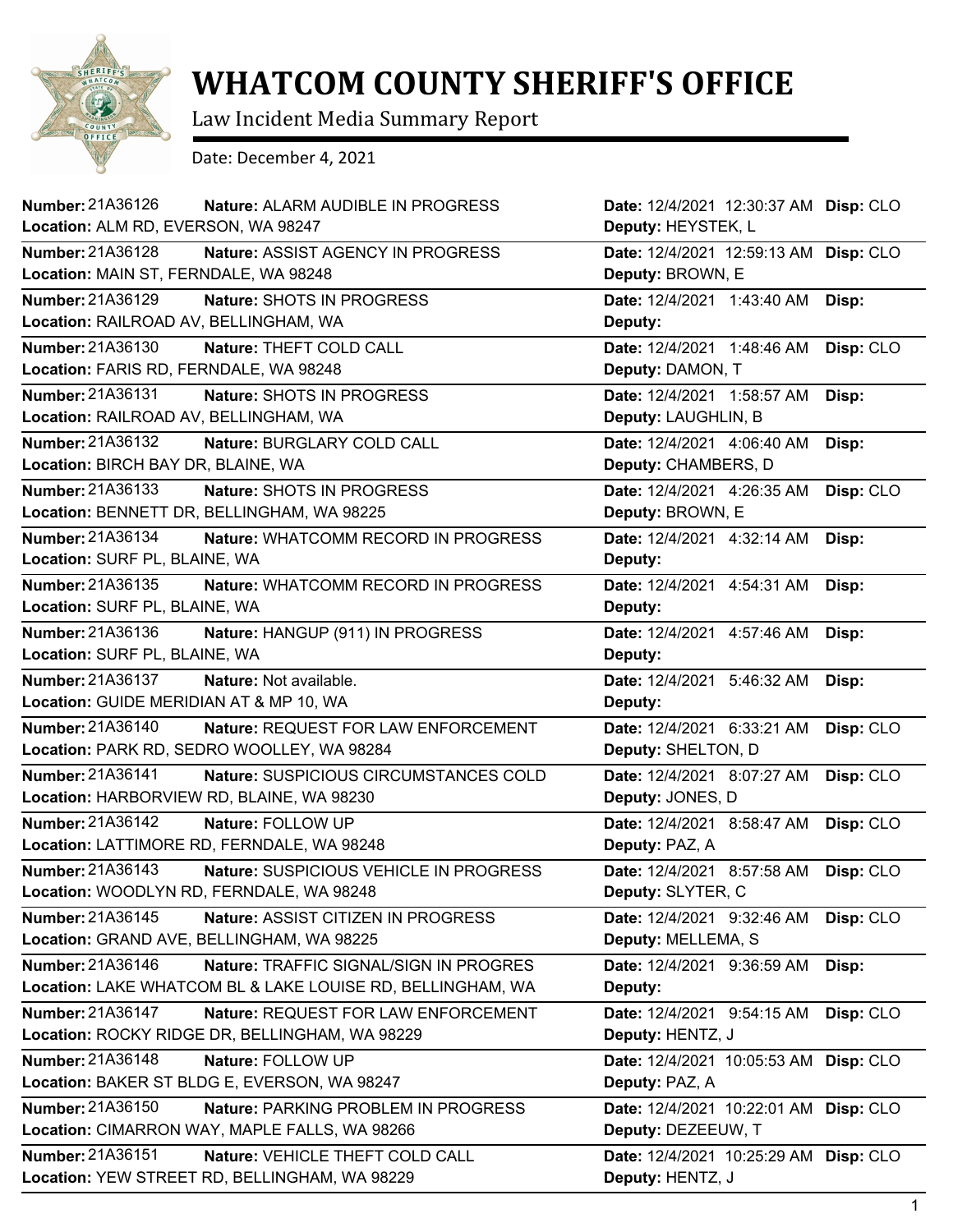| Number: 21A36152<br>Nature: SUSPICIOUS VEHICLE COLD CALL       | Date: 12/4/2021 10:40:30 AM Disp:       |
|----------------------------------------------------------------|-----------------------------------------|
| Location: LITTLE STRAWBERRY LN, BELLINGHAM, WA                 | Deputy:                                 |
| Number: 21A36153<br>Nature: REFER TO WSP IN PROGRESS           | Date: 12/4/2021 10:42:04 AM Disp:       |
| Location: MASSEY RD & NOOKSACK RD, WA                          | Deputy:                                 |
| Number: 21A36156<br>Nature: ALARM AUDIBLE IN PROGRESS          | Date: 12/4/2021 11:17:25 AM Disp: CLO   |
| Location: SUNRISE RD, BLAINE, WA 98230                         | Deputy: SLYTER, C                       |
| Number: 21A36157<br>Nature: THREAT COLD CALL                   | Date: 12/4/2021 11:19:03 AM Disp: CLO   |
| Location: BOUNDARY BAY RD, POINT ROBERTS, WA 98281             | Deputy: JONES, D                        |
| <b>Number: 21A36158</b><br>Nature: DOMESTIC VERBAL IN PROGRESS | Date: 12/4/2021 11:27:42 AM Disp: CLO   |
| Location: STICKNEY ISLAND RD, EVERSON, WA 98247                | Deputy: DEZEEUW, T                      |
| Number: 21A36159<br>Nature: SUSPICIOUS CIRCUMSTANCES COLD      | Date: 12/4/2021 11:57:09 AM Disp: CLO   |
| Location: VINEYARD DR, BELLINGHAM, WA 98226                    | Deputy: HENTZ, J                        |
| Number: 21A36160<br>Nature: ASSIST CITIZEN IN PROGRESS         | Date: 12/4/2021 12:40:50 PM Disp: CLO   |
| Location: GUIDE MERIDIAN, BELLINGHAM, WA 98226                 | Deputy: SHELTON, D                      |
| Number: 21A36161<br>Nature: CIVIL PROBLEM COLD CALL            | Date: 12/4/2021 12:45:03 PM Disp: CLO   |
| Location: SEMIAHMOO DR, BLAINE, WA 98230                       | Deputy: SLYTER, C                       |
| Number: 21A36162<br>Nature: THEFT COLD CALL                    | Date: 12/4/2021 1:06:20 AM Disp: CLO    |
| Location: STEIN RD CUSTER, WA                                  | Deputy:                                 |
| Number: 21A36163<br>Nature: VANDALISM COLD CALL                | Date: 12/4/2021 10:18:06 AM Disp: CLO   |
| Location: CHUCKANUT DR, BELLINGHAM, WA                         | Deputy: BOYD, M                         |
| Number: 21A36164<br>Nature: THEFT COLD CALL                    | Date: 12/4/2021 12:15:16 PM Disp: CLO   |
| Location: BIRCH BAY LYNDEN RD., CUSTER, WA                     | Deputy: BOYD, M                         |
| Number: 21A36165<br><b>Nature: THEFT IN PROGRESS</b>           | Date: 12/4/2021 1:27:39 PM<br>Disp: ACT |
| Location: BIRCH BAY SQUARE ST, BLAINE, WA 98230                | Deputy: SHELTON, D                      |
|                                                                | Date: 12/4/2021 1:41:43 PM<br>Disp: CLO |
| Number: 21A36166<br>Nature: VEHICLE RECOVERY IN PROGRESS       |                                         |
| Location: YEW STREET RD, BELLINGHAM, WA 98229                  | Deputy: HENTZ, J                        |
| Number: 21A36168<br>Nature: ASSIST CITIZEN IN PROGRESS         | Disp: CLO<br>Date: 12/4/2021 1:54:03 PM |
| Location: 19TH ST, LYNDEN, WA 98264                            | Deputy: MELLEMA, S                      |
| Number: 21A36169<br>Nature: HANGUP (911) IN PROGRESS           | Date: 12/4/2021 1:57:57 PM<br>Disp:     |
| Location: GOLDEN VALLEY DR, MAPLE FALLS, WA                    | Deputy:                                 |
| Number: 21A36170<br>Nature: CIVIL PROBLEM COLD CALL            | Date: 12/4/2021 2:15:39 PM<br>Disp: CLO |
| Location: VALLEY VIEW RD, CUSTER, WA 98240                     | Deputy: JONES, D                        |
| Number: 21A36172<br>Nature: FIGHT COLD CALL                    | Date: 12/4/2021 2:36:19 PM<br>Disp:     |
| Location: GRAND AV, BELLINGHAM, WA                             | Deputy: YORK, T                         |
| Number: 21A36173<br>Nature: SEX OFFENDER REGISTRATION          | Date: 12/4/2021 2:39:28 PM<br>Disp: CLO |
| Location: DELTA LINE RD, CUSTER, WA 98240                      | Deputy: VANDYKE, F                      |
| Number: 21A36174<br>Nature: CIVIL PROBLEM COLD CALL            | Date: 12/4/2021 2:40:01 PM<br>Disp: CLO |
| Location: W 40TH DR, FERNDALE, WA 98248                        | Deputy: INGERMANN, N                    |
| Number: 21A36175<br>Nature: ALARM AUDIBLE IN PROGRESS          | Date: 12/4/2021 2:46:25 PM<br>Disp:     |
| Location: SHINTAFFER RD, BLAINE, WA                            | Deputy:                                 |
| Number: 21A36176<br>Nature: FOLLOW UP                          | Date: 12/4/2021 3:01:41 PM<br>Disp:     |
| Location: YEW STREET RD, BELLINGHAM, WA                        | Deputy:                                 |
| Number: 21A36177<br>Nature: JUVENILE PROBLEM COLD CALL         | Disp: CLO<br>Date: 12/4/2021 3:08:38 PM |
| Location: GOLDEN VALLEY DR, MAPLE FALLS, WA 98266              | Deputy: JOHNSON, I                      |
| <b>Number: 21A36179</b><br>Nature: THEFT COLD CALL             | Date: 12/4/2021 3:19:47 PM<br>Disp: CLO |
| Location: MARINE DR, BELLINGHAM, WA 98225                      | Deputy: JONES, K                        |
| Number: 21A36180<br>Nature: DOMESTIC PHYSICAL IN PROGRESS      | Date: 12/4/2021 3:26:30 PM<br>Disp:     |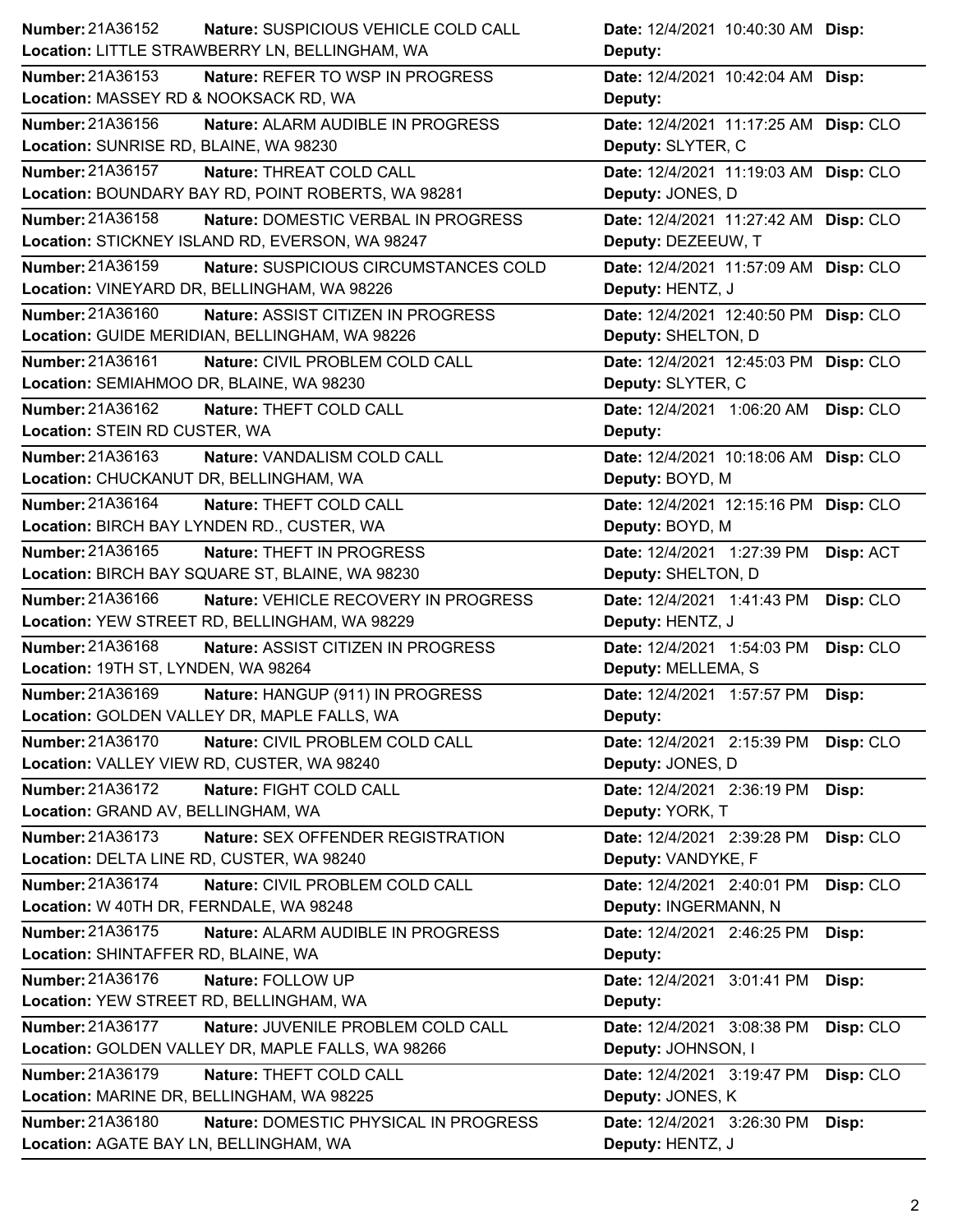| Number: 21A36181                                              | Date: 12/4/2021 3:54:33 PM |
|---------------------------------------------------------------|----------------------------|
| Nature: SEX CRIME NO RAPE IN PROGRESS                         | Disp: CLO                  |
| Location: SLATER RD, FERNDALE, WA 98248                       | Deputy: VANDYKE, F         |
| <b>Number: 21A36182</b>                                       | Date: 12/4/2021 3:54:59 PM |
| <b>Nature: REFER TO WSP IN PROGRESS</b>                       | Disp:                      |
| Location: SB I5 AT & MP 24, BELLINGHAM, WA                    | Deputy:                    |
| Number: 21A36183                                              | Date: 12/4/2021 4:01:29 PM |
| Nature: REFER TO WSP IN PROGRESS                              | Disp:                      |
| Location: SB I5 NO & MP 24, BELLINGHAM, WA                    | Deputy:                    |
| Number: 21A36184                                              | Date: 12/4/2021 4:04:11 PM |
| Nature: SUSPICIOUS PERSON IN PROGRESS                         | Disp: CLO                  |
| Location: BENNETT DR, BELLINGHAM, WA 98225                    | Deputy: VANDYKE, F         |
| Number: 21A36186                                              | Date: 12/4/2021 4:26:15 PM |
| Nature: FOLLOW UP                                             | Disp: CLO                  |
| Location: MARINE DR, BELLINGHAM, WA 98225                     | Deputy: INGERMANN, N       |
| Number: 21A36187                                              | Date: 12/4/2021 4:36:01 PM |
| Nature: DEATH INVESTIGATION IN PROGRES                        | Disp: CLO                  |
| Location: WHITEHORN WAY, BLAINE, WA 98230                     | Deputy: INGERMANN, N       |
| Number: 21A36188                                              | Date: 12/4/2021 4:46:48 PM |
| Nature: MENTAL IN PROGRESS                                    | Disp: CLO                  |
| Location: KENDALL RD, MAPLE FALLS, WA 98266                   | Deputy: JOHNSON, I         |
| Number: 21A36189                                              | Date: 12/4/2021 4:49:12 PM |
| <b>Nature: WATCH FOR IN PROGRESS</b>                          | Disp:                      |
| Location: W AXTON RD & MAIN ST, FERNDALE, WA                  | Deputy:                    |
| Number: 21A36190                                              | Date: 12/4/2021 4:53:04 PM |
| Nature: SUSPICIOUS CIRCUMSTANCES COLD                         | Disp: CLO                  |
| Location: NORDUM RD, EVERSON, WA 98247                        | Deputy: JOHNSON, I         |
| Number: 21A36191                                              | Date: 12/4/2021 4:58:59 PM |
| Nature: REFER TO WSP IN PROGRESS                              | Disp:                      |
| Location: SLATER RD OFF RAMP 26 & NB I5 AT, WA                | Deputy:                    |
| Number: 21A36192                                              | Date: 12/4/2021 5:22:03 PM |
| <b>Nature: MVA NON BLKING/NON INJURY IN P</b>                 | Disp: CLO                  |
| Location: PERCIE RD & BIRCH BAY LYNDEN RD, CUSTER, WA 98240   | Deputy: WRIGHT, M          |
| Number: 21A36193                                              | Date: 12/4/2021 5:25:06 PM |
| <b>Nature: REFER TO WSP IN PROGRESS</b>                       | Disp:                      |
| Location: MT BAKER HW & HATCHERY RD, DEMING, WA               | Deputy:                    |
|                                                               |                            |
| Number: 21A36194                                              | Date: 12/4/2021 5:40:27 PM |
| <b>Nature: REFER TO WSP IN PROGRESS</b>                       | Disp:                      |
| Location: MT BAKER HW & SMITH RD, BELLINGHAM, WA              | Deputy:                    |
| Number: 21A36195                                              | Date: 12/4/2021 5:53:35 PM |
| <b>Nature: TRAFFIC HAZARD IN PROGRESS</b>                     | Disp: CLO                  |
| Location: BIRCH BAY DR & COTTONWOOD CT, BLAINE, WA 98230      | Deputy: VANDYKE, F         |
| Number: 21A36196                                              | Date: 12/4/2021 5:57:58 PM |
| Nature: IMPOUND PRIVATE IN PROGRESS                           | Disp:                      |
| Location: BIRCH BAY LYNDEN RD, LYNDEN, WA                     | Deputy:                    |
| Number: 21A36198                                              | Date: 12/4/2021 6:15:08 PM |
| Nature: PARKING PROBLEM IN PROGRESS                           | Disp: CLO                  |
| Location: GRANDVIEW PL, FERNDALE, WA 98248                    | Deputy: INGERMANN, N       |
| Number: 21A36199                                              | Date: 12/4/2021 6:16:52 PM |
| Nature: WELFARE CHECK IN PROGRESS                             | Disp: CLO                  |
| Location: RED MOUNTAIN LN, MAPLE FALLS, WA 98266              | Deputy: JOHNSON, I         |
| Number: 21A36200                                              | Date: 12/4/2021 6:50:36 PM |
| Nature: MVA NON BLKING/NON INJURY COLD                        | Disp: CLO                  |
| Location: W BAKERVIEW RD & MITCHELL WAY, BELLINGHAM, WA 98226 | Deputy: PIKE, J            |
| Number: 21A36201                                              | Date: 12/4/2021 6:43:44 PM |
| Nature: VEHICLE PROWL COLD CALL                               | Disp: CLO                  |
| Location: KYLE LANE, EVERSON, WA                              | Deputy: BOYD, M            |
| Number: 21A36202                                              | Date: 12/4/2021 7:13:39 PM |
| Nature: SERVE PAPERS IN PROGRESS                              | Disp: CLO                  |
| Location: SANTA FE TRL, MAPLE FALLS, WA 98266                 | Deputy: JOHNSON, I         |
| Number: 21A36203                                              | Date: 12/4/2021 7:52:34 PM |
| Nature: DOMESTIC PHYSICAL IN PROGRESS                         | Disp: CLO                  |
| Location: DORY CT, BLAINE, WA 98230                           | Deputy: INGERMANN, N       |
| Number: 21A36204                                              | Date: 12/4/2021 8:27:18 PM |
| Nature: SEX OFFENDER REGISTRATION                             | Disp: CLO                  |
| Location: WILLEYS LAKE RD, FERNDALE, WA 98248                 | Deputy: NIELSEN, A         |
| Number: 21A36205                                              | Date: 12/4/2021 8:51:04 PM |
| Nature: DOMESTIC PHYSICAL IN PROGRESS                         | Disp:                      |
| Location: LINNELL RD, DEMING, WA                              | Deputy: YORK, T            |
| <b>Number: 21A36207</b>                                       | Date: 12/4/2021 9:38:02 PM |
| Nature: SUSPICIOUS PERSON IN PROGRESS                         | Disp:                      |